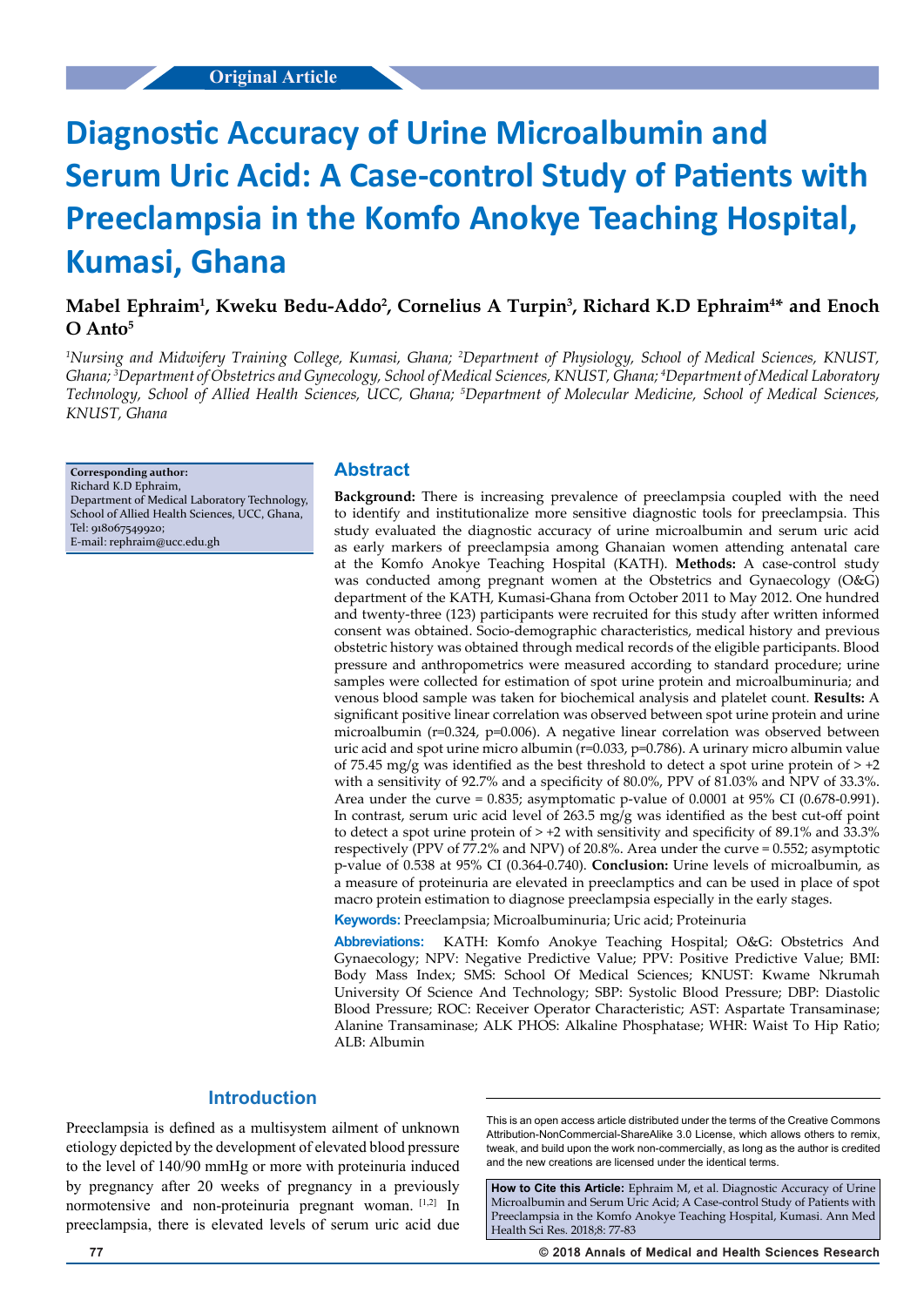to reduced glomerular filtration rate, increased reabsorption and decreased secretion of serum uric acid, [3-5] proteinuria, high blood pressure and edema. Therefore, measurement of uric acid has been considered as a part of a panel of tests in women with preeclampsia to observe the severity of the disease to help with the management of the patients. [6,7]

According to Komfo Anokye Teaching Hospital (KATH) Annual Reports (2009 and 2013), Pre-eclampsia/eclampsia topped the first ten (10) causes of the admissions in the Directorate of Obstetrics and Gynaecology. In addition, preeclampsia/ eclampsia was the major cause of maternal mortality spanning the period 2009 to 2013 (Biostatistics unit, O & G, KATH, 2013). There are many options for diagnosis of proteinuria, including urinary dipstick testing, urinary protein: creatinine ratio, and various timed urine collections (most commonly, 24 hour urine). Most studies have focused on methods that best match the quantification of urinary protein by 24-hour urine collection, considered to be the gold standard. However, a 24 hour urine collection is time-consuming, inconvenient, and often not completed. [8] Also, the urinary protein: creatinine ratio has been accepted for diagnosis by the International and Australasian pregnancy hypertension societies.

Urinary dipstick testing is inexpensive, easy, and widely used. Its usefulness is uncertain for screening either women with hypertension or those who are at increased risk of preeclampsia. Hence, more information on the determination of proteinuria using other measures of proteinuria like microalbuminuria is needed before clinical use of the urinary microalbumin can be recommended. The increasing prevalence of hypertensive disorders of pregnancy, coupled with the need to identify and institutionalize more sensitive diagnostic tools has necessitated this study. In the light of the afore-mentioned, this study sought to determine the diagnostic accuracy of urine microalbumin and serum uric acid in patients with preeclampsia at the Komfo Anokye Teaching Hospital (KATH), Kumasi. The findings of this study will help to identify more sensitive markers that will help in early diagnosis of preeclampsia.

## **Materials and Methods**

#### **Study design/area**

This non-randomized case-control study was conducted at the Obstetrics and Gynaecology (O&G) department of the Komfo Anokye Teaching Hospital (KATH) the major specialist and referral centre for the northern parts of the country from October 2011 to May 2012.

#### **Ethical considerations**

The participation of the respondents who are all indigenes of Ghana was voluntary and written informed consent was obtained from each of them. The study was approved by the Committees on Human Research Publication and Ethics, SMS/ KNUST and the Research Directorate of KATH.

#### **Inclusion and exclusion criteria**

Pregnant women with gestational age 20 weeks or more were

considered eligible to participate in this study. For controls, we enrolled women in good health, normotensive and without dipstick proteinuria. Participants with elevated blood pressure  $(\geq 140/90$  mmHg) with dipstick proteinuria  $(\geq 140/90$  were enrolled as cases. Pregnant women with chronic hypertension, on antihypertensive therapy, eclampsia, diabetes, autoimmune disease and renal disease were excluded.

#### **Study population**

One hundred and twenty-three (123) participants ( $\geq$  20 weeks gestation) who met the eligibility criteria were recruited for this study. This comprised 53 age-matched, normotensive pregnant women, and 70 pregnant women with preeclampsia, receiving antenatal care at the O and G department of KATH. Participants with elevated blood pressure ( $\geq 140/90$  mmHg) on two occasions, at least four hours apart, with visible dipstick proteinuria ( $\geq$  "+"), were considered to have PE.

#### **Anthropometric measurements**

Height (to the nearest 0.1 cm) and weight (to the nearest 0.1kg) were measured a wall-mounted ruler a bathroom scale (Zhongshan Camry Electronic Co. Ltd, Guangdong, China) respectively. Body mass index (BMI) was calculated using the formula; weight  $(kg)/height$  (m<sup>2</sup>).

Waist circumference (in centimetres) was measured with a Gulick II spring-loaded measuring tape (Gay Mill, WI). Hip circumference (in centimetres) was also measured in and the waist to hip ratio (WHR) was calculated by dividing the waist circumference (cm) by the hip circumference (cm).

#### **Blood pressure measurement**

Trained personnel took duplicate measurements of blood pressure with a mercury sphygmomanometer and stethoscope in accordance with the recommendation of the American Heart Association<sup>[9]</sup>.

#### **Urine macroprotein and microalbumin determination**

Dipstick, semi-qualitative method was used to determine urine protein as per manufacturer's instructions (CYBOW™ DFI Co Ltd, Gimhae-City, and Republic of Korea). The presence of urine protein in concentrations  $\geq$  "+", using the semiquantitative colour scale on the urine reagent dipstick was considered as proteinuria in participants with pre-eclampsia [ref]. Urine microalbumin was estimated based on the pyrogallol red molybdate complex method (ref).

#### **Blood sample collection and biochemical analysis**

After an overnight fast (8-12 hours), 6 ml of venous blood sample was taken from each participant into serum separator tubes, allowed to clot and then centrifuged at 500 g for 15 min. The serum was stored at - 80°C until assayed.

The remaining 2 ml were dispensed into tubes containing 2.5 µg K2EDTA. Platelet concentration (PLT) was determined by an automated blood analyzer CELL-DYN 1700®, version 1.08, (Abbott Diagnostics, Abbott Park, Illinois, USA) while serum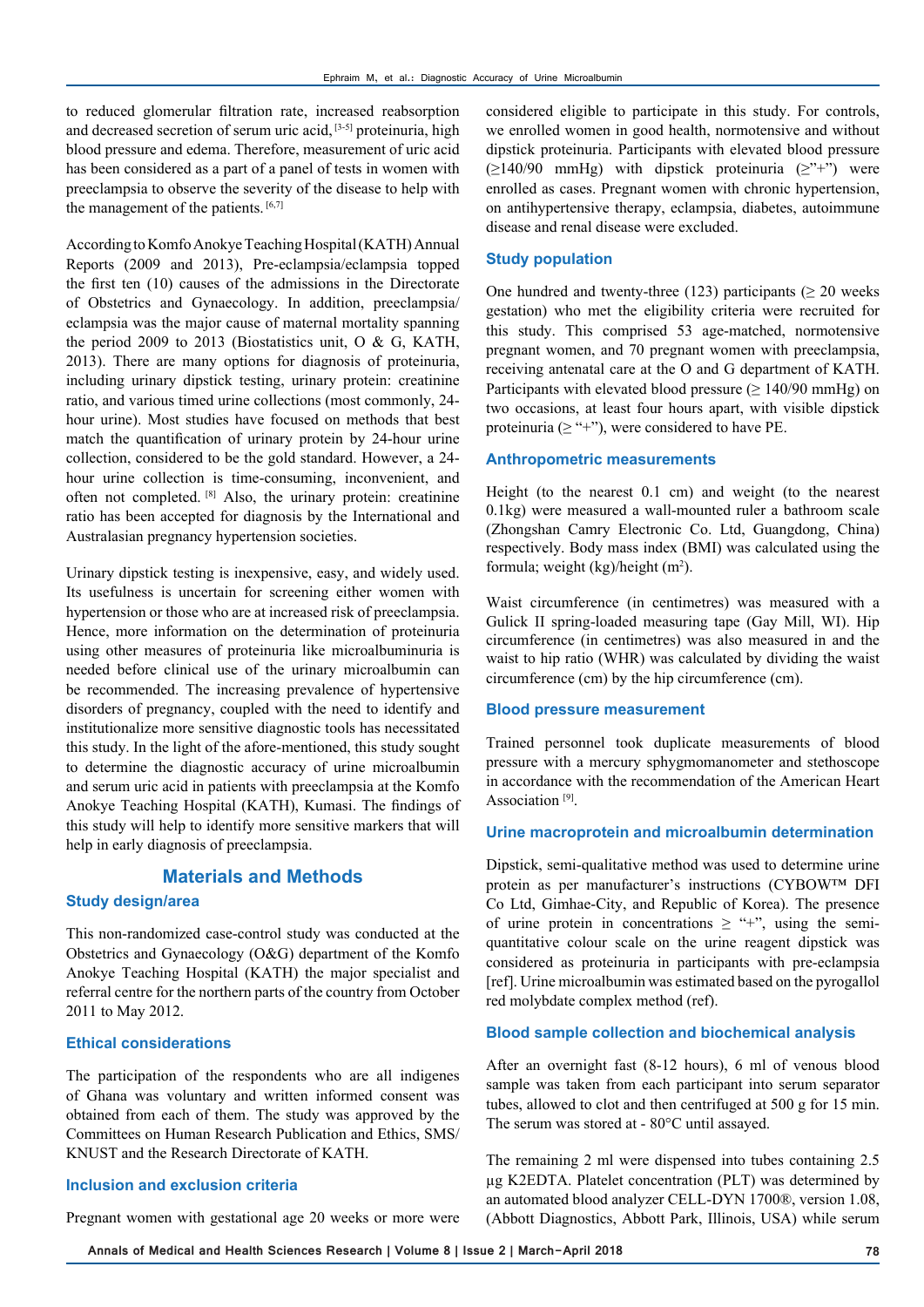Aspartate Aminotransferase (AST), Alanine Aminotransferase (ALT), Alkaline Phosphatase (ALK PHOS), albumin (ALB), serum creatinine (Scr) and uric acid were estimated on the ATAC 8000 Random Access Chemistry System (Elan Diagnostics, Smithfield, RI, USA).

#### **Statistical analysis**

Continuous variables were expressed as their mean  $\pm$  SEM, while categorical variables were expressed as proportion. Comparisons of the women with PE against the control group were performed using unpaired t tests, Chi-square  $(χ2)$  tests, or Fisher exact tests where appropriate. GraphPad Prism version 5.00 for windows was used for these statistical analyses (GraphPad software, San Diego California USA, [www.graphpad.com\)](http://www.graphpad.com).

Also, association between spot urine protein and microalbumin and between uric acid and spot urine protein was by Pearson Correlation Coefficient. Sensitivity and specificity of microalbuminuria and uric acid as diagnostic markers was performed using receiver operating characteristics (ROC) curve. P < 0.05 was interpreted as statistically significant for all comparison.

## **Results**

Of the 123 study participants studied, 53 (40%) were classified as controls and 70 (60%) as cases presenting with preeclampsia.

Table 1 shows the demographic, clinical and biochemical characteristics of the study participants. The preeclamptics had higher blood pressure (SBP and DBP) compared to the controls  $(p < 0.001)$ . Also, biochemical parameters  $($ uric acid and hepatic enzymes (ALT and AST)] were significantly elevated in cases than the controls. The mean urine microalbumin concentration was higher in the preeclamptics than the controls  $(p=0.005)$ while the mean platelet count and serum albumin levels were similar in the cases and the controls  $(p=0.307)$ .

Table 2 shows the demographic, clinical and biochemical characteristics of study participants stratified by urine microalbumin concentration. The preeclamptics with microalbuminuria >30-300 mg/g had insignificantly elevated DBP ( $p=0.817$ ), uric acid ( $p=0.588$ ) Creatinine ( $p=0.331$ ) and transaminases (p=0.760; p=0.832). However, platelets count ( $p=0.683$ ) and serum albumin ( $p=0.611$ ), SBP ( $p=0.856$ ) were reduced in the preeclamptics with urine microalbumin levels <30 mg/g though the differences were not significant.

Table 3 represents the demographic, clinical and biochemical characteristics of studied participants stratified by serum uric acid concentrations. Preeclamptics with uric acid levels <360 umol/L had significantly elevated serum albumin levels compared to those with uric acid levels >360 umol/L but blood pressure [SBP (p=0.542) and DBP (p=0.512)] were reduced in preeclamptics with uric acid <360 umol/L. Conversely, serum creatinine (p=0.780), transaminases [AST (p=0.538) and ALT  $(p=0.051)$ ], platelets  $(p=0.116)$  and urine microalbumin  $(p=0.051)$ ] 0.073) levels were elevated in the preeclamptics with >360 umol/L though not significant.

| Table 1: Demographic, clinical and biochemical data of studied participants. |                    |                    |         |
|------------------------------------------------------------------------------|--------------------|--------------------|---------|
| <b>Parameters</b>                                                            | Pre-eclampsia      | <b>Controls</b>    | P-value |
|                                                                              | $N=70$             | $N = 53$           |         |
| Age (yrs)                                                                    | $30.51 \pm 0.75$   | $30.52 \pm 0.65$   | 0.996   |
| BMI (kg/m <sup>2</sup> )                                                     | $25.09 \pm 0.48$   | $25.98 \pm 0.68$   | 0.276   |
| SBP (mmHg)                                                                   | $161.60 \pm 2.22$  | $107.20 \pm 1.36$  | 0.001   |
| DBP (mmHg)                                                                   | $101.90 \pm 2.83$  | $66.63 \pm 1.33$   | 0.001   |
| UA (umol/L)                                                                  | $360.70 \pm 18.28$ | $165.80 \pm 7.38$  | 0.001   |
| $ALB$ (g/l)                                                                  | $32.50 \pm 0.58$   | $34.24 \pm 0.69$   | 0.058   |
| CRT (umol/L)                                                                 | $73.07 \pm 4.94$   | $82.70 \pm 2.88$   | 0.128   |
| AST (IU)                                                                     | $42.10 \pm 5.42$   | $22.39 \pm 1.03$   | 0.003   |
| ALT (IU)                                                                     | $51.65 \pm 12.74$  | $9.316 \pm 0.56$   | 0.005   |
| PLT $(10^6)$                                                                 | $242.20 \pm 9.90$  | $264.90 \pm 22.04$ | 0.307   |
| MA (mg/g)                                                                    | 154.70 ± 14.75     | $85.60 \pm 8.60$   | 0.001   |

BMI=Body Mass Index, SBP=Systolic Blood Pressure, DBP= Diastolic Blood Pressure, ALB=Albumin, CRT=Creatinine, UA=Uric Acid AST=Aspartate Aminotransferase, ALT=Alanine Aminotransferase, PLT= Platelets, MA=Microalbumin

| Table 2: Demographic, clinical and biochemical data of studied participants stratified by concentration of urine microalbumin. |                    |                   |         |
|--------------------------------------------------------------------------------------------------------------------------------|--------------------|-------------------|---------|
| <b>Parameters</b>                                                                                                              | MA < 30 (mg/g)     | MA 30-300 (mg/g)  | P-value |
| Age (yrs)                                                                                                                      | $31.50 \pm 2.36$   | $31.18 \pm 0.82$  | 0.919   |
| BMI ( $kg/m2$ )                                                                                                                | $25.68 \pm 1.53$   | $25.06 \pm 0.45$  | 0.458   |
| SBP (mmHq)                                                                                                                     | $162.5 \pm 7.50$   | $160.7 \pm 2.55$  | 0.856   |
| DBP (mmHq)                                                                                                                     | $105.0 \pm 2.89$   | $106.0 \pm 3.00$  | 0.817   |
| UA (umol/L)                                                                                                                    | $317.5 \pm 72.46$  | $357.8 \pm 18.94$ | 0.588   |
| $ALB$ (g/l)                                                                                                                    | $33.85 \pm 1.99$   | $32.49 \pm 0.69$  | 0.611   |
| CRT (µmol/l)                                                                                                                   | $55.20 \pm 5.31$   | $77.18 \pm 5.88$  | 0.331   |
| AST (U/L)                                                                                                                      | $36.35 \pm 11.60$  | $44.06 \pm 6.57$  | 0.76    |
| ALT (U/L)                                                                                                                      | $68.00 \pm 1.155$  | $55.41 \pm 15.56$ | 0.832   |
| PLT (10 <sup>6</sup> /L)                                                                                                       | $251.50 \pm 28.60$ | $236.4 \pm 9.50$  | 0.683   |
| MA=Microalbumin                                                                                                                |                    |                   |         |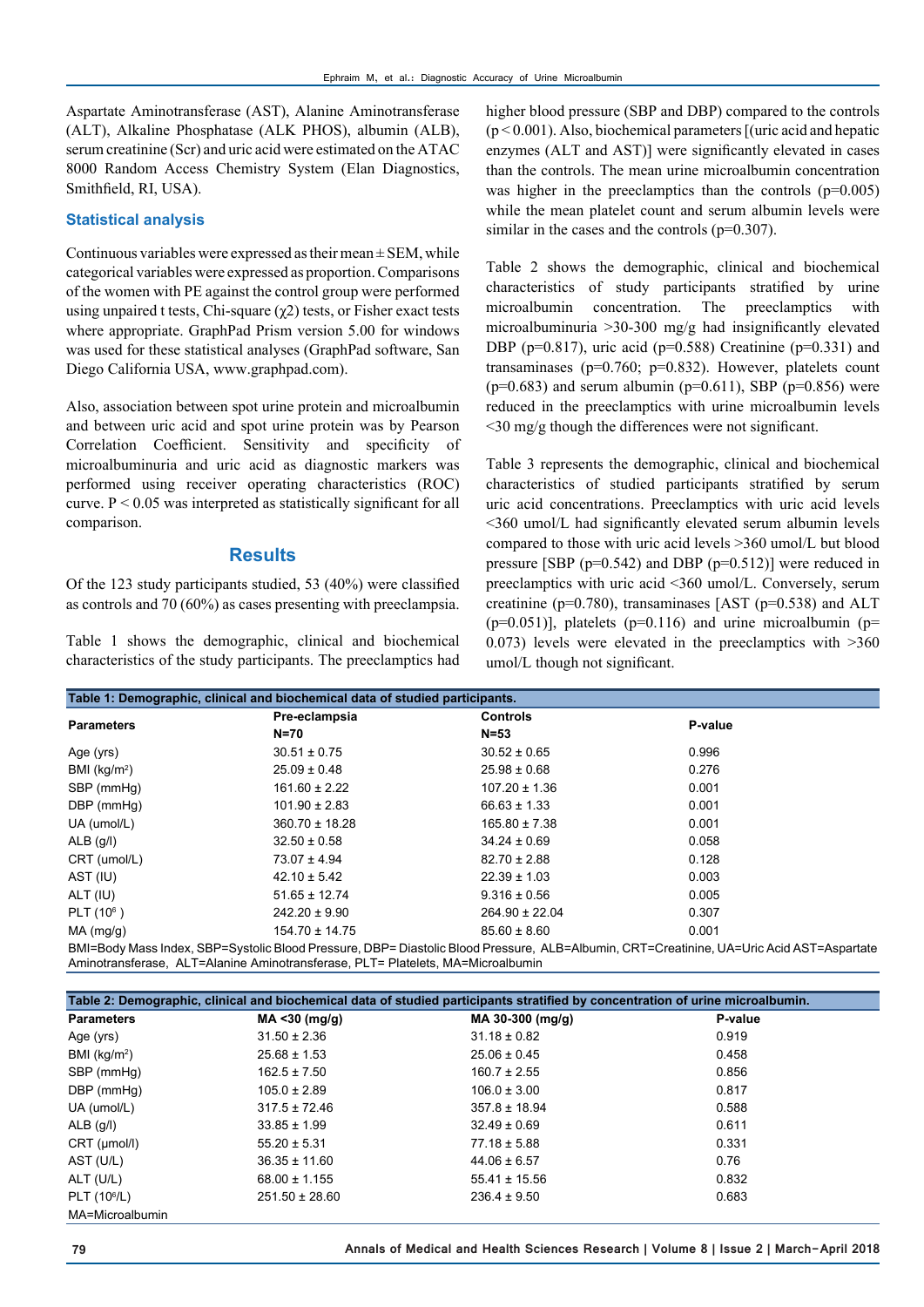| Table 3: Demographic, clinical and biochemical data of studied participants stratified by serum uric acid concentration. |                          |                    |         |
|--------------------------------------------------------------------------------------------------------------------------|--------------------------|--------------------|---------|
| <b>Parameters</b>                                                                                                        | <b>UA&lt; 360 umol/l</b> | $UA > 360$ umol/l  | P-value |
| Age (yrs)                                                                                                                | $30.50 \pm 0.94$         | $30.55 \pm 1.30$   | 0.978   |
| BMI ( $kg/m2$ )                                                                                                          | $25.08 \pm 0.61$         | $25.11 \pm 0.73$   | 0.981   |
| SBP (mmHq)                                                                                                               | $162.50 \pm 2.64$        | $159.50 \pm 4.18$  | 0.541   |
| DBP (mmHq)                                                                                                               | $103.20 \pm 3.40$        | $99.18 \pm 5.14$   | 0.512   |
| $ALB$ (g/l)                                                                                                              | $33.33 \pm 0.79$         | $30.69 \pm 0.56$   | 0.036   |
| CRT (umol/l)                                                                                                             | $72.13 \pm 6.41$         | $75.13 \pm 7.35$   | 0.780   |
| AST (U/L)                                                                                                                | $39.81 \pm 4.14$         | $47.08 \pm 14.89$  | 0.538   |
| ALT (U/L)                                                                                                                | $34.88 \pm 8.15$         | $88.24 \pm 35.79$  | 0.051   |
| PLT (10 <sup>6</sup> /I)                                                                                                 | $231.70 \pm 10.70$       | $265.20 \pm 20.68$ | 0.116   |
| MA (mg/g)                                                                                                                | $136.80 \pm 14.68$       | $193.60 \pm 33.42$ | 0.074   |
| UA=Uric Acid                                                                                                             |                          |                    |         |

| Table 4: Demographic, clinical and biochemical data of studied participants stratified by spot urine albumin concentration. |                                  |                                 |         |
|-----------------------------------------------------------------------------------------------------------------------------|----------------------------------|---------------------------------|---------|
| <b>Parameters</b>                                                                                                           | Spot urine Albumin < 2+ dipstick | Spot urine Albumin ≥2+ dipstick | P-value |
| Age (yrs)                                                                                                                   | $34.20 \pm 1.45$                 | $29.51 \pm 0.84$                | 0.012   |
| BMI ( $kq/m^2$ )                                                                                                            | $24.36 \pm 0.90$                 | $25.29 \pm 0.56$                | 0.431   |
| SBP (mmHg)                                                                                                                  | $158.70 \pm 5.42$                | $162.40 \pm 2.46$               | 0.500   |
| DBP (mmHg)                                                                                                                  | $100.10 \pm 7.19$                | $102.40 \pm 3.05$               | 0.741   |
| UA (umol/l)                                                                                                                 | $355.30 \pm 48.79$               | $362.10 \pm 19.36$              | 0.880   |
| $ALB$ (g/l)                                                                                                                 | $32.29 \pm 1.06$                 | $32.56 \pm 0.69$                | 0.852   |
| CRT (umol/l)                                                                                                                | $59.97 \pm 11.76$                | $76.64 \pm 5.37$                | 0.168   |
| AST (IU)                                                                                                                    | $33.31 \pm 5.63$                 | $44.50 \pm 6.71$                | 0.401   |
| ALT (IU)                                                                                                                    | $29.30 \pm 6.37$                 | $57.75 \pm 16.06$               | 0.363   |
| PLT (10 <sup>6</sup> /l)                                                                                                    | $238.00 \pm 21.20$               | $243.30 \pm 11.28$              | 0.826   |
| MA (mg/g)                                                                                                                   | $91.31 \pm 32.73$                | $172.00 \pm 15.88$              | 0.024   |

| Table 5: Demographic, clinical and biochemical data of studied participants stratified by gestational age (second trimester T2). |                    |                    |         |  |
|----------------------------------------------------------------------------------------------------------------------------------|--------------------|--------------------|---------|--|
| <b>Parameters</b>                                                                                                                | Control            | Case               | p-value |  |
|                                                                                                                                  | T <sub>2</sub>     | T <sub>2</sub>     |         |  |
| Age (yrs)                                                                                                                        | $31.21 \pm 0.90$   | $30.63 \pm 1.28$   | 0.722   |  |
| BMI ( $kg/m2$ )                                                                                                                  | $24.24 \pm 0.91$   | $23.54 \pm 0.58$   | 0.651   |  |
| SBP (mmHq)                                                                                                                       | $105.50 \pm 2.28$  | $168.80 \pm 5.15$  | < 0.001 |  |
| DBP (mmHg)                                                                                                                       | $65.71 \pm 2.13$   | $107.50 \pm 5.26$  | < 0.001 |  |
| UA (umol/L)                                                                                                                      | $163.60 \pm 9.37$  | $323.80 \pm 26.83$ | < 0.001 |  |
| $ALB$ (g/l)                                                                                                                      | $35.25 \pm 0.93$   | $33.13 \pm 2.34$   | 0.317   |  |
| CRT (umol/l)                                                                                                                     | $82.85 \pm 4.60$   | $69.19 \pm 6.01$   | 0.105   |  |
| AST (IU)                                                                                                                         | $23.31 \pm 1.64$   | $24.10 \pm 2.75$   | 0.799   |  |
| ALT (IU)                                                                                                                         | $9.92 \pm 0.92$    | $14.76 \pm 1.09$   | 0.006   |  |
| PLT (106/L)                                                                                                                      | $247.20 \pm 34.06$ | $235.60 \pm 24.05$ | 0.835   |  |
| $MA$ (mg/g)                                                                                                                      | $68.73 \pm 13.74$  | $167.60 \pm 44.10$ | < 0.001 |  |
| CRT (umol/l)                                                                                                                     | $82.85 \pm 4.60$   | $69.19 \pm 6.01$   | 0.105   |  |
| AST (IU)                                                                                                                         | $23.31 \pm 1.64$   | $24.10 \pm 2.75$   | 0.799   |  |
| ALT (IU)                                                                                                                         | $9.92 \pm 0.92$    | $14.76 \pm 1.09$   | 0.006   |  |
| PLT (10 <sup>6</sup> /L)                                                                                                         | $247.20 \pm 34.06$ | $235.60 \pm 24.05$ | 0.835   |  |
| $MA$ (mg/g)                                                                                                                      | $68.73 \pm 13.74$  | $167.60 \pm 44.10$ | < 0.001 |  |
| T2= second trimester                                                                                                             |                    |                    |         |  |

Table 4 shows the demographic, clinical and biochemical characteristics of preeclamptic participants stratified by spot urine albumin concentration. The preeclamptic participants with spot urine albumin concentration  $\geq 2+$  were younger (p=0.010) and had higher urine microalbumin levels (p=0.024) than those with spot urine albumin <2+. Transaminases (ALT, AST), creatinine, albumin, blood pressure (DBP and SBP), uric acid and platelets were elevated in the preeclamptic with spot urine albumin  $\geq$ 2+ though not significant (p>0.05).

Tables 5 and 6 show the demographic, clinical and biochemical characteristics of preeclamptics stratified by gestational age (in trimester). The preeclamptics in their second and third trimester had significantly elevated blood pressure (SBP and DBP), uric acid, hepatic transaminases compared to the controls. However, though platelet count, albumin, microalbumin and creatinine were elevated in the controls compared to the preeclamptics the difference was not statistically significant.

Figure 1 shows the relationship between spot urine protein and urine microalbumin. A significant positive linear correlation was observed between spot urine protein and urine microalbumin  $(r=0.324, p=0.006)$ .

Figure 2 shows the relationship between uric acid and spot urine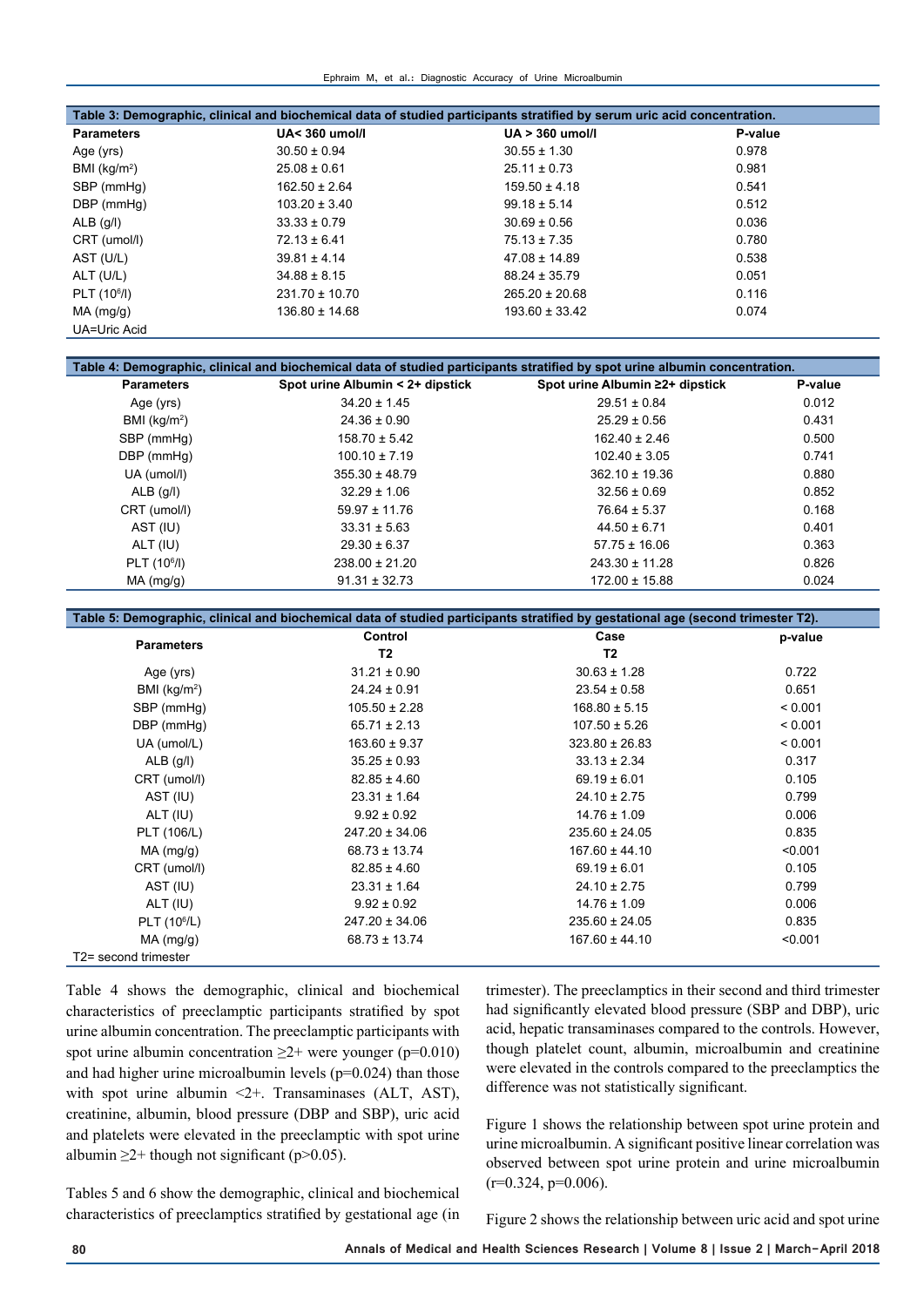protein. A negative linear correlation was observed between uric acid and spot urine microalbumin  $(r=0.033, p=0.786)$ .

## **Discussion**

Figure 3 shows the Receiver operating characteristic curve analyses in women with preeclampsia. Urinary micro albumin value of 75.45 mg/g was identified as the best threshold to detect a spot urine protein of  $> +2$  with a sensitivity of 92.7% and a specificity of 80.0%, PPV of 81.03% and NPV of 33.3%. Area under the curve  $= 0.835$ ; asymptotic p-value of 0.000 at 95% CI (0.678-0.991). In contrast, serum uric acid level of 263.5 mg/g was identified as the best cut-off point to detect a spot urine protein of  $> +2$  with sensitivity and specificity of 89.1% and 33.3% respectively PPV of 77.2% and NPV of 20.8%). Area under the curve  $= 0.552$ ; asymptotic p-value of 0.538 at 95% CI (0.364-0.740).

This study evaluated the accuracy of urine microalbumin and serum uric acid as diagnostic parameters among preeclamptics at the Komfo Anokye Teaching Hospital (KATH). In this study, the mean BMI of the preeclamptics were lower compared to the controls though the difference was not significant (p=0.276). This observation is consistent with the findings of Fatema et al., [10] and Anderson et al. [11] Also, the mean serum uric acid levels in this study were significantly higher (p=0.001) in participants with preeclampsia than in normal pregnant women and was consistent with previous reports by Koike T, et al. and Many A, et al. [12,13] The hyperuricaemia recorded in preeclamptics in this study could be a protective response, capable of opposing harmful effects of free radical activity as described by Many A, et al. [13]

| Table 6: Demographic, clinical and biochemical data of studied participants stratified by gestational age (third trimester). |                    |                    |         |
|------------------------------------------------------------------------------------------------------------------------------|--------------------|--------------------|---------|
| <b>Parameters</b>                                                                                                            | <b>Controls</b>    | Cases              | P-value |
|                                                                                                                              | T3                 | T3                 |         |
| Age (yrs)                                                                                                                    | $28.46 \pm 0.83$   | $30.50 \pm 0.84$   | 0.164   |
| SBP (mmHq)                                                                                                                   | $108.30 \pm 1.96$  | $160.60 \pm 2.41$  | < 0.001 |
| DBP (mmHg)                                                                                                                   | $67.71 \pm 2.17$   | $106.50 \pm 1.79$  | < 0.001 |
| UA (umol/L)                                                                                                                  | $174.10 \pm 12.33$ | $365.40 \pm 20.31$ | < 0.001 |
| $ALB$ (g/l)                                                                                                                  | $34.01 \pm 1.02$   | $32.42 \pm 0.60$   | 0.175   |
| CRT (umol/l)                                                                                                                 | $83.11 \pm 2.69$   | $73.57 \pm 5.53$   | 0.306   |
| AST (IU)                                                                                                                     | $20.47 \pm 1.12$   | $44.42 \pm 6.05$   | 0.019   |
| ALT (IU)                                                                                                                     | $9.52 \pm 0.79$    | $56.41 \pm 14.30$  | 0.049   |
| PLT (10 <sup>6</sup> /L)                                                                                                     | $295.70 \pm 39.42$ | $243.00 \pm 10.80$ | 0.08    |
| MA (mg/g)                                                                                                                    | $82.19 \pm 11.08$  | $172 \pm 9.50$     | < 0.001 |
| T3=Third Trimester                                                                                                           |                    |                    |         |







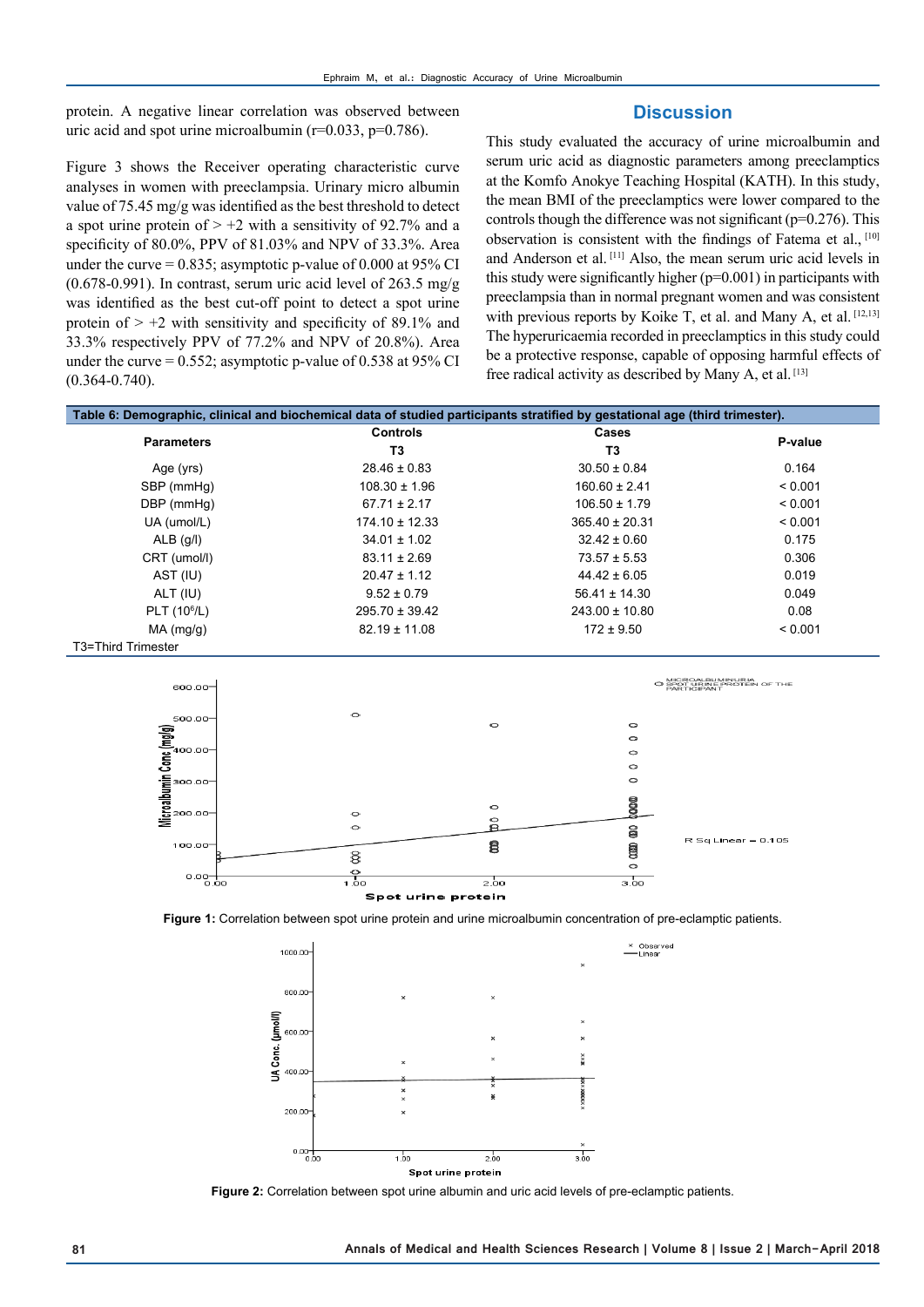

**Figure 3:** Receiver operating characteristic curve analyses in women with pre-eclampsia.

Again, the preeclamptic patients excreted higher amount of urinary protein ( $p= 0.003$ ) compared to healthy controls. In the present study microalbuminuria concentration for preeclamptics was markedly elevated, consistent with previous researches conducted by Poon LC et al and Rodriguez MH et al. [14,15] Moreover the current study recorded a high urinary protein with decreased serum albumin concentration among preeclamptic women compared to the healthy pregnant women though the difference was not statistically significant (p=0.0585). This finding is in accordance with reports of several studies  $[16,17]$  which concluded that preeclamptic patients have lower serum albumin concentration than normotensive controls. Furthermore, the findings of this study showed that the mean SBP and DBP were low among preeclamptics with uric acid levels >360 μmol/l compared with the group who had <360 µmol/l. According to Table 4, microalbuminuria concentration was significantly higher among preeclamptics in the  $\geq 2$ + spot urine albumin group than in  $\leq 2$ + spot urine albumin group. Also, the  $\geq 2$ + spot urine albumin group was significantly (p=0.0102) older compared to the other group. This explains age as a risk factor for preeclamptics who diagnostically present  $\geq 2+$  urine protein. In addition, there were no significant correlation between spot urine protein and uric acid levels (Figure 2) although the data in this study suggest a statistically significant difference between the mean uric acid value of the preeclamptics and healthy pregnant control groups (Table 2), its diagnostic ability for preeclampsia is questionable. Our study could not identify an obvious cut off point on the receiver operator curve (ROC) for uric acid level that was sufficiently sensitive and specific to distinguish preeclampsia. The best sensitivity (89.1%) and specificity (66.7%) was related to cut off point of 263.50 µmol/l. These figures are close to the values of some other studies, and the findings are consistent with those studies that did not find a clinical utility for serum uric acid in the prediction of preeclampsia [18,19] and in contrast to a study conducted by Roberts et al. [20] This might be because most of the studies that have reported a strong correlation between elevated serum uric acid and the severity of preeclampsia, have examined pregnant women with the most severe form of the disease. [21] This shows that a single estimate of uric acid is of little or no value in the prediction of preeclampsia. This is further confirmed by the insignificant (p=0.538) results shown by our ROC analysis (Figure 3).

Finally, a significant positive correlation (r=0.324, p=0.006) was established between spot urine protein (macroalbumin) and microalbuminuria. This finding partly agrees with the observations made in other studies where 24 hour urine was used in the detection of macroalbuminuria. [22,23] The use of microalbumin in the diagnosis will aid early detection of proteinuria a key diagnostic determinant of preeclampsia. The study is limited in the sense that it could not generalize the prevalence and incidence to the whole Ghanaian population in Kumasi, since it was a hospital-based study.

#### **Conclusion**

According to the ROC curve analysis, sensitivity (92.7%) and specificity (80.0%) of microalbuminuria were best identified at a threshold point of 75.45 mg/g with PPV of 81.03% and NPV of 33.3%. In comparison with uric acid accuracy, urinary microalbumin can be used as an alternative diagnostic marker to spot urine protein for predicting early onset of preeclampsia.

### **Acknowledgements**

The authors are grateful to the patients and staff of the OG department of KATH and the staff of the laboratory unit of the Effiduase Government hospital for their immense contributions to this study.

## **Conflict of Interest**

All authors disclose that there was no conflict of interest.

## **Availability of Data and Materials**

Data will not be shared in order to protect the anonymity of the participants

## **Author Contributions**

ME did the literature searches, and the bench work under the guidance and supervision of KB-A and CAT. ME and RKDE did the first draft of the manuscript. RKDE and EOA did the statistical analysis. KB-A and RKDE designed the experiments and did the final draft of the manuscript. CAT recruited and did the monitoring of the patients. All the authors read and approved the final manuscript.

#### **References**

1. ACOG: Diagnosis and management of preeclampsia and eclampsia. In: 2002.